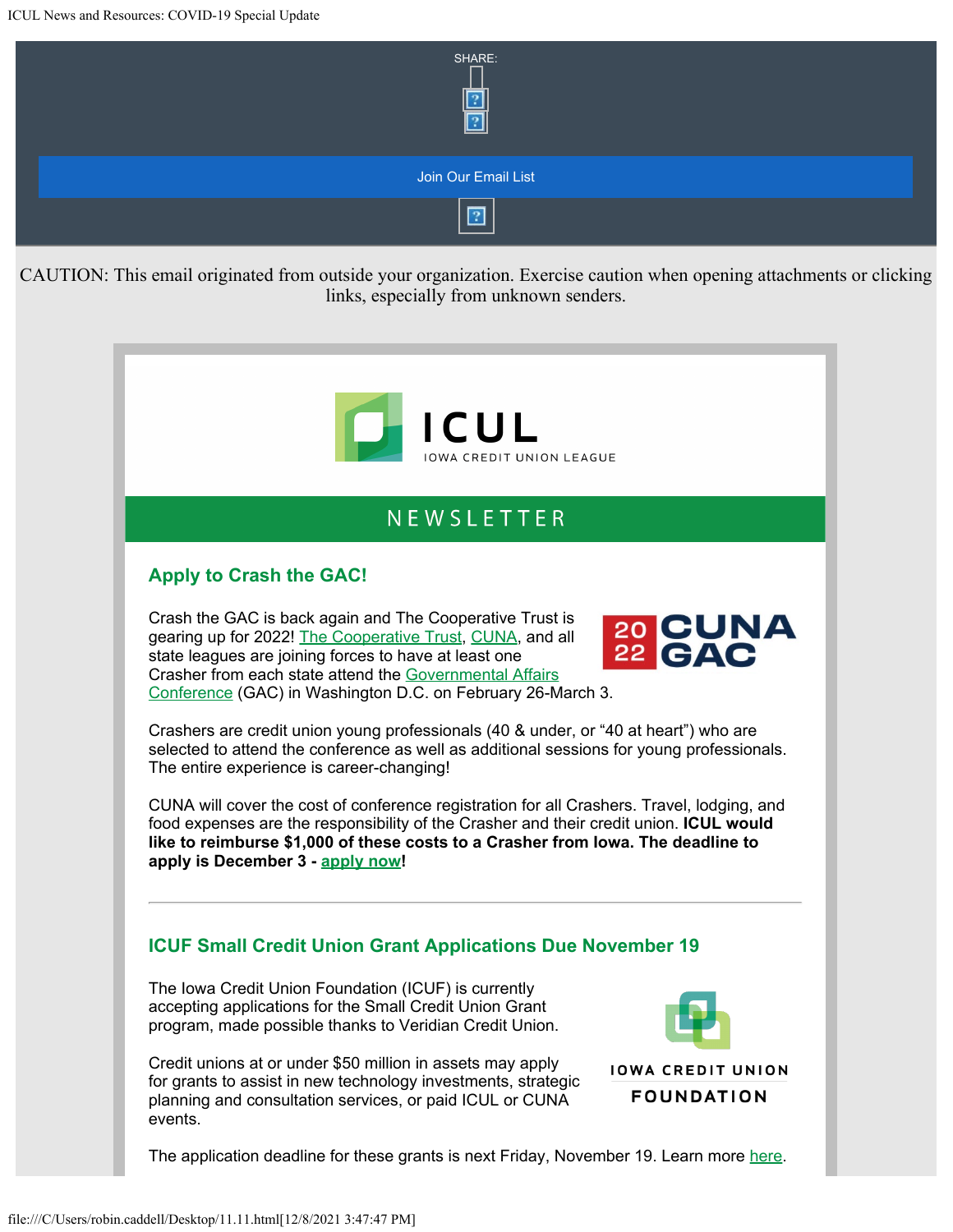## **Affinity Credit Union First in State to Reduce, Eliminate Fees**

Affinity Credit Union has announced fee reductions and eliminations for ATM and debit card overdrafts. In a statement, Affinity President/CEO Jim Dean said, "We've all struggled with finances at some point. When money is tight, we want our members to be able to put gas in their car and buy groceries without having to worry about excessive fees. At its core, this is a decision that was made



Congratulations to Affinity Credit Union for this fantastic example of providing financial services with the "people helping people" philosophy in mind.

#### **NCB CEO Chuck Snyder Passes Away**

Charles E. Snyder (Chuck), President and CEO of National Cooperative Bank (NCB), passed away unexpectedly last week.

Chuck's lasting impact on the bank, cooperatives, and all who worked with him will be remembered. Service and memorial information has not yet been released. Read the full release from NCB [here](https://info.iowacreditunions.com/e/821233/mourn-the-loss-of-a-co-op-hero/427h9/296209904?h=YKHPaDgYRUwQipbIKCvxS3nUNPJTGtx-boRq5bdUFQ0).

## **Filene Seeking Credit Union Survey Responses for Data Analytics**

Filene is launching a [system-wide research project](https://info.iowacreditunions.com/e/821233/survey-share-promo-11-2021-pdf/427hc/296209904?h=YKHPaDgYRUwQipbIKCvxS3nUNPJTGtx-boRq5bdUFQ0) to baseline and benchmark credit unions' data analytics and business intelligence capabilities.

This research will identify critical drivers of readiness to help credit unions and system partners make sound

investments in the people, processes, and technologies of data analytics.

Take a [ten-minute survey](https://info.iowacreditunions.com/e/821233/analytics-readiness-assessment/427hf/296209904?h=YKHPaDgYRUwQipbIKCvxS3nUNPJTGtx-boRq5bdUFQ0) to gain access to Filene's technology research and resources and receive a customized index of where your credit union fits within the big picture of data analytics across the industry once the research is complete.

#### **ICUL to Launch New Website in Coming Months**

In the coming months, ICUL will be transitioning to a new website. With this change, Iowa credit unions will benefit from an improved website experience and streamlined resource library. Iowa credit union league members will be able to access a member directory, educational events calendar and legislative materials as they relate to credit



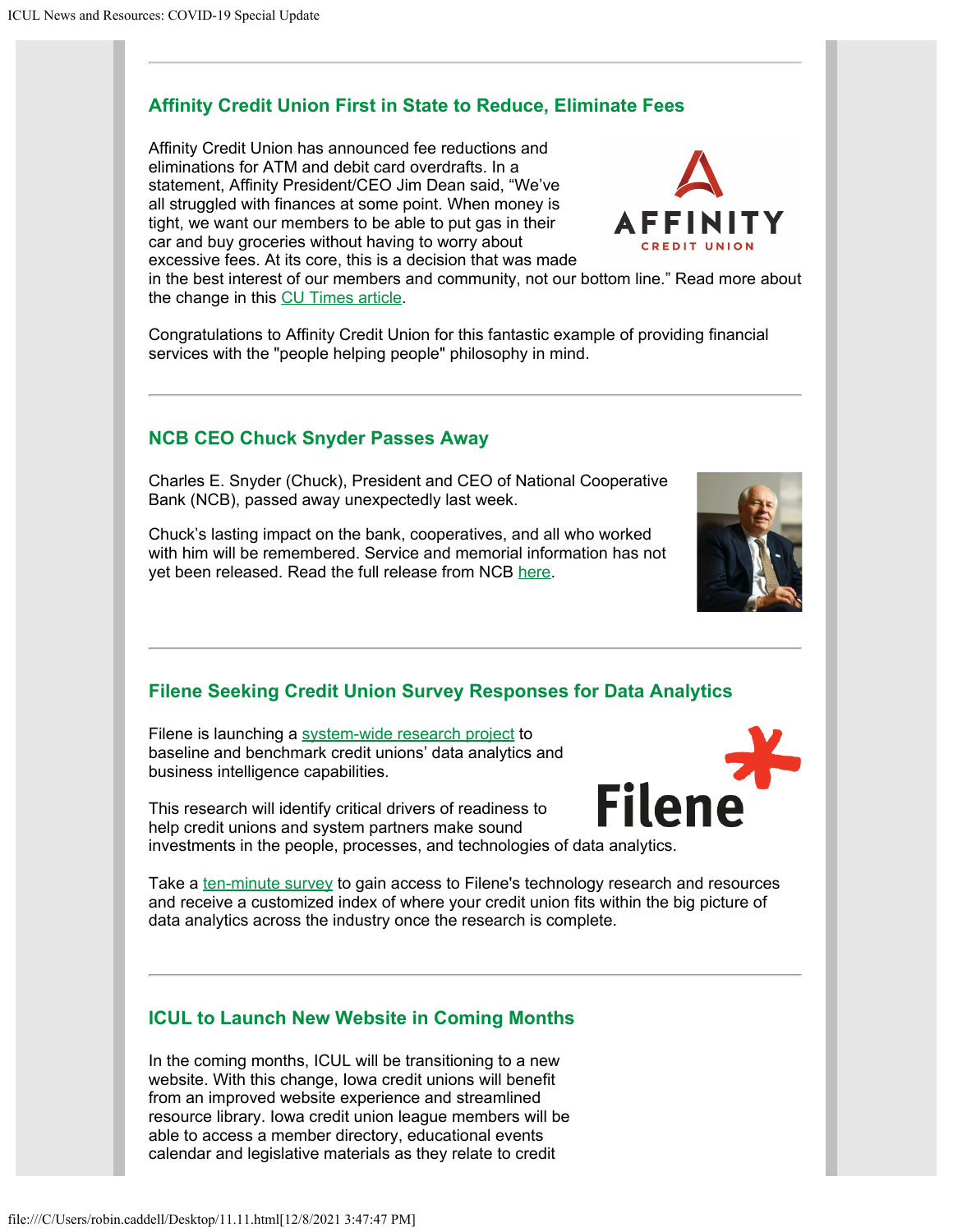union advocacy.

Be on the lookout for this exciting new credit union resource!

## **Join Callahan & Associates' Impact Network**

Credit unions are an invaluable asset to their members and communities. The goal of Callahan's impact initiative is to empower credit unions to better articulate their value through a mission-focused lens with the help of new metrics and best practices. Learn more [here](https://info.iowacreditunions.com/e/821233/pBoPKsEB4oLlmL7Cal26hsEbOpMeL9/427hh/296209904?h=YKHPaDgYRUwQipbIKCvxS3nUNPJTGtx-boRq5bdUFQ0).

## **Legal Tip: Accounts with Payable on Death Designation**

Deposit accounts and certificates of deposit with a P.O.D. designation pass directly to the named beneficiaries upon the primary account holder's death, and are helpful to keep assets out of probate. A credit union allowing a P.O.D. designation on accounts does not step into a fiduciary role or subject itself to liability related to management of the funds. During the primary account holder's life, a P.O.D. beneficiary:

- Cannot access the account and should not be given account information; and
- Can be changed at any time by the account owner, without the previously named beneficiary's consent.

If more than one beneficiary is named, each surviving beneficiary should receive a pro rata share of the proceeds unless the account specifies otherwise. Once assets are paid, proceeds are still subject to taxes and creditor claims owed by primary account holder prior to death.

Questions? Contact Barker, Hodgson & Miller, P.C. attorneys [Elizabeth Hodgson](mailto:Elizabeth.Hodgson@amcattorneys.com) or [Julie](mailto:Julie.Buenzow@amcattorneys.com) [Buenzow](mailto:Julie.Buenzow@amcattorneys.com).

## **News and Announcements**

Have news to share? Submit your release online. *You must be logged into the membersonly website in order to submit.*

- [Are Credit Unions Having a Meaningful Impact on Employees?](https://info.iowacreditunions.com/e/821233/-aspx-newsdetail-aspx-id-12916/427hm/296209904?h=YKHPaDgYRUwQipbIKCvxS3nUNPJTGtx-boRq5bdUFQ0)
- [Ascentra Adds Five, \\$1,000 Scholarships for Vocational and Trades Students to its](https://info.iowacreditunions.com/e/821233/ewsreleasesdetail-aspx-Id-7662/427hp/296209904?h=YKHPaDgYRUwQipbIKCvxS3nUNPJTGtx-boRq5bdUFQ0) [Annual Scholarship Competition](https://info.iowacreditunions.com/e/821233/ewsreleasesdetail-aspx-Id-7662/427hp/296209904?h=YKHPaDgYRUwQipbIKCvxS3nUNPJTGtx-boRq5bdUFQ0)
- [Dupaco Sponsors Scholarship Program to Key City Creative Center](https://info.iowacreditunions.com/e/821233/ewsreleasesdetail-aspx-Id-7663/427hr/296209904?h=YKHPaDgYRUwQipbIKCvxS3nUNPJTGtx-boRq5bdUFQ0)
- [Veridian Opens Public Voting to Award \\$38,000 in Donations Across Iowa, Eastern](https://info.iowacreditunions.com/e/821233/ewsreleasesdetail-aspx-Id-7664/427ht/296209904?h=YKHPaDgYRUwQipbIKCvxS3nUNPJTGtx-boRq5bdUFQ0) [Nebraska](https://info.iowacreditunions.com/e/821233/ewsreleasesdetail-aspx-Id-7664/427ht/296209904?h=YKHPaDgYRUwQipbIKCvxS3nUNPJTGtx-boRq5bdUFQ0)
- [Dupaco Members Collect Nearly \\$10 Million in October](https://info.iowacreditunions.com/e/821233/ewsreleasesdetail-aspx-Id-7661/427hw/296209904?h=YKHPaDgYRUwQipbIKCvxS3nUNPJTGtx-boRq5bdUFQ0)